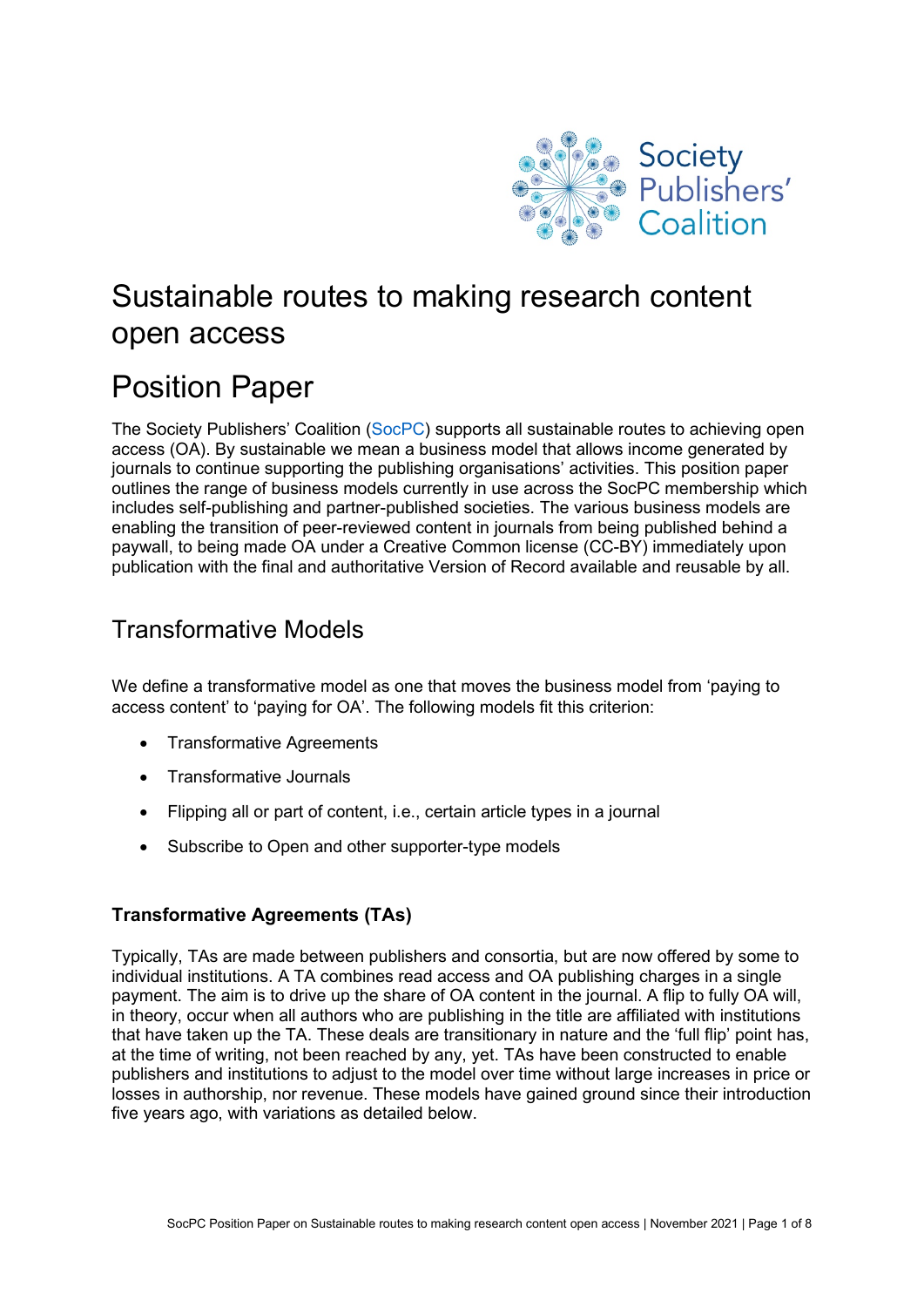#### **Read & Publish (R+P) and Publish & Read (PAR) models**

There have been several attempts to draw a distinction between R+P and PAR, see for instance [**[1](https://scholarlykitchen.sspnet.org/2019/04/23/transformative-agreements/)**]. Both R+P and PAR models combine read access and OA publishing within one bundle. However, there are different ways in which the fee is broken down and calculated. The first (from Springer Nature) as well as largest (Projekt DEAL) deals have shaped the market and expectations.

Fees are based on Institutions paying a single annual fee to read paywalled content and to allow their authors to publish OA in a journal or group of journals. Within this core concept lies an important distinction.

| <b>UNLIMITED OA publishing</b>                                                                                                                                                                                                                                                                                                                                                                                                                                                                                                                                                                              | <b>CAPPED Deals</b>                                                                                                                                                                                                                                                                                                                                                                                                                                                                                      |
|-------------------------------------------------------------------------------------------------------------------------------------------------------------------------------------------------------------------------------------------------------------------------------------------------------------------------------------------------------------------------------------------------------------------------------------------------------------------------------------------------------------------------------------------------------------------------------------------------------------|----------------------------------------------------------------------------------------------------------------------------------------------------------------------------------------------------------------------------------------------------------------------------------------------------------------------------------------------------------------------------------------------------------------------------------------------------------------------------------------------------------|
| Fees are paid upfront for the following:<br>An unlimited number of OA papers<br>can be published over the duration<br>of the agreement<br>A broad range of article types<br>$\bullet$<br>including research and reviews (as<br>well as commissioned reviews) can<br>be eligible for OA publication.<br>Often offered to both individual<br>institutions and/or larger consortia.<br>Can be multi-year OR single-year<br>deals, which may form part of annual<br>institutional renewals, including<br>purchasing via subscription agents.<br>Examples include SocPC unlimited<br>OA** offerings listed here. | OA publishing fees are paid upfront for the<br>following:<br>A specified number of articles, or<br>Until the 'publish' element of the<br>payment exceeds the OA article<br>limit or monetary value outlined in<br>the contract.<br>There are restrictions on which<br>$\bullet$<br>article types can be published OA<br>under the deal and deals can be<br>limited to articles funded by<br>particular funders.<br>Most often offered only to consortia<br>$\bullet$<br>Most often multi-year deals only |



\*\* Borne from a collaboration between SocPC self-publishing societies in 2019 came the **[Unlimited Open Access](https://www.socpc.org/action)** model. By collectively adopting the same model, and agreeing the principles (but not pricing), it offers institutions a route to OA which demonstrates the willingness of non-profits to devise a

sustainable and affordable pathway. It has specific appeal to institutions whose budgets can be better managed with the certainty that they will not need to top-up mid-year. It has also been adopted by a number of non-Society publishers such as Rockefeller University Press.

For these mixed purchasing models, the calculation of the 'read' and 'publish' elements of pricing are not strictly defined. Whether the terminology puts 'read' before 'publish', or the other way round, may signify where the publisher or institution places the greatest value. As transformative agreements evolve, we may see new variations of these models.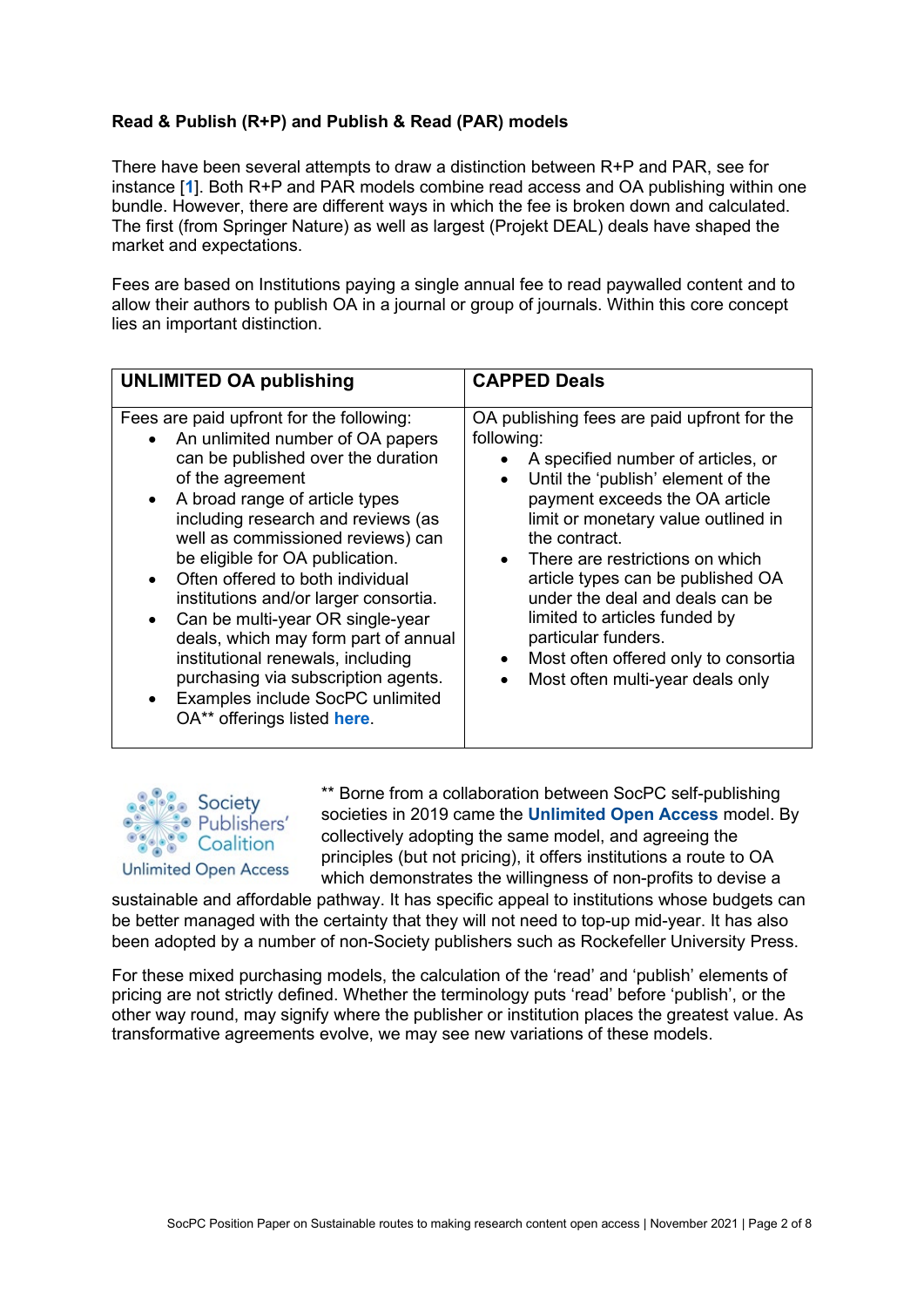| <b>Read + Publish</b>                                                                                                                                                                                                                                                                                                                                                                              | <b>Publish &amp; Read</b>                                                                                                                                                                                                                                                                                                                       | <b>Tiered</b>                                                                                                                                                                                                                                                                               |
|----------------------------------------------------------------------------------------------------------------------------------------------------------------------------------------------------------------------------------------------------------------------------------------------------------------------------------------------------------------------------------------------------|-------------------------------------------------------------------------------------------------------------------------------------------------------------------------------------------------------------------------------------------------------------------------------------------------------------------------------------------------|---------------------------------------------------------------------------------------------------------------------------------------------------------------------------------------------------------------------------------------------------------------------------------------------|
| Institutions pay a single fee to<br>read paywalled content and to<br>allow their authors to publish<br>OA in a journal or group of<br>journals. Typically, the 'read'<br>element of the fee is based on<br>subscription spend and the<br>'publish' element of the fee is<br>based on recent APC spend or<br>historical published article<br>output (sometimes smoothed<br>over two or more years). | This calculation may be<br>based on the number of OA<br>articles published under the<br>deal and the read access is<br>provided for free. The fee can<br>be fixed based on historic<br>output multiplied by a notional<br>APC or calculated over the<br>agreement period by<br>multiplying actual articles<br>published by the notional<br>APC. | To make pricing more<br>predictable and stable,<br>institutions are assigned<br>tiers according to<br>averaged publishing<br>output. At the lowest<br>end of the output scale,<br>the tier pricing reflects<br>'read' benefit and so<br>decreases in proportion<br>to OA article increases. |

APC: Article Processing Charge – a per-article fee payable to the publisher for immediate OA publication of the final version / 'Version of Record' of that article.

| <b>Common to all</b> | Most publishers require the corresponding author to be at a<br>participating institution at manuscript acceptance. Verifying author<br>eligibility is variously accomplished by matching email domains, using<br>ORCIDs or Institutional IDs (typically Grid, ROR or Ringgold).             |
|----------------------|---------------------------------------------------------------------------------------------------------------------------------------------------------------------------------------------------------------------------------------------------------------------------------------------|
| <b>Variations</b>    |                                                                                                                                                                                                                                                                                             |
| Hybrid/pure OA       | Some agreements include only the publisher's hybrid titles, some<br>portfolio-wide deals include fully OA journals too.                                                                                                                                                                     |
| $R+P + join$         | <b>American Physiological Society are piloting this model which</b><br>includes free membership of the Society for corresponding authors<br>who publish as part of the agreement.                                                                                                           |
| Research only        | Limited to specific article types for publishing, but all read content is<br>included.                                                                                                                                                                                                      |
| Banded/tiered        | Both ACM and Microbiology Society models motivate conversions in<br>advance of a full flip to OA. Each institution is encouraged to<br>transition to the new model at their own pace, taking into account<br>budgetary constraints and the perceived value of migrating to an OA<br>future. |

#### **TAs are a good choice for publishers when:**

- There is a good overlap of authors and subscribing institutions
- The subject area is well funded for the publication of research, such as in biomedical and life sciences, and the geography of authorship for a journal is such that it lines up with the receipt of funding to support TAs.

TAs are, in general, a useful tool in some cases, and there is evidence of them being able to redirect institutional spend from subscriptions towards OA, as shown by the 2019 vs 2020 Biochemical Society and Microbiology Society data presented in a recent blog post: *[SocPC:](https://www.socpc.org/post/socpc-leading-the-way-for-open-scholarship)  [leading the way for open scholarship](https://www.socpc.org/post/socpc-leading-the-way-for-open-scholarship)***.**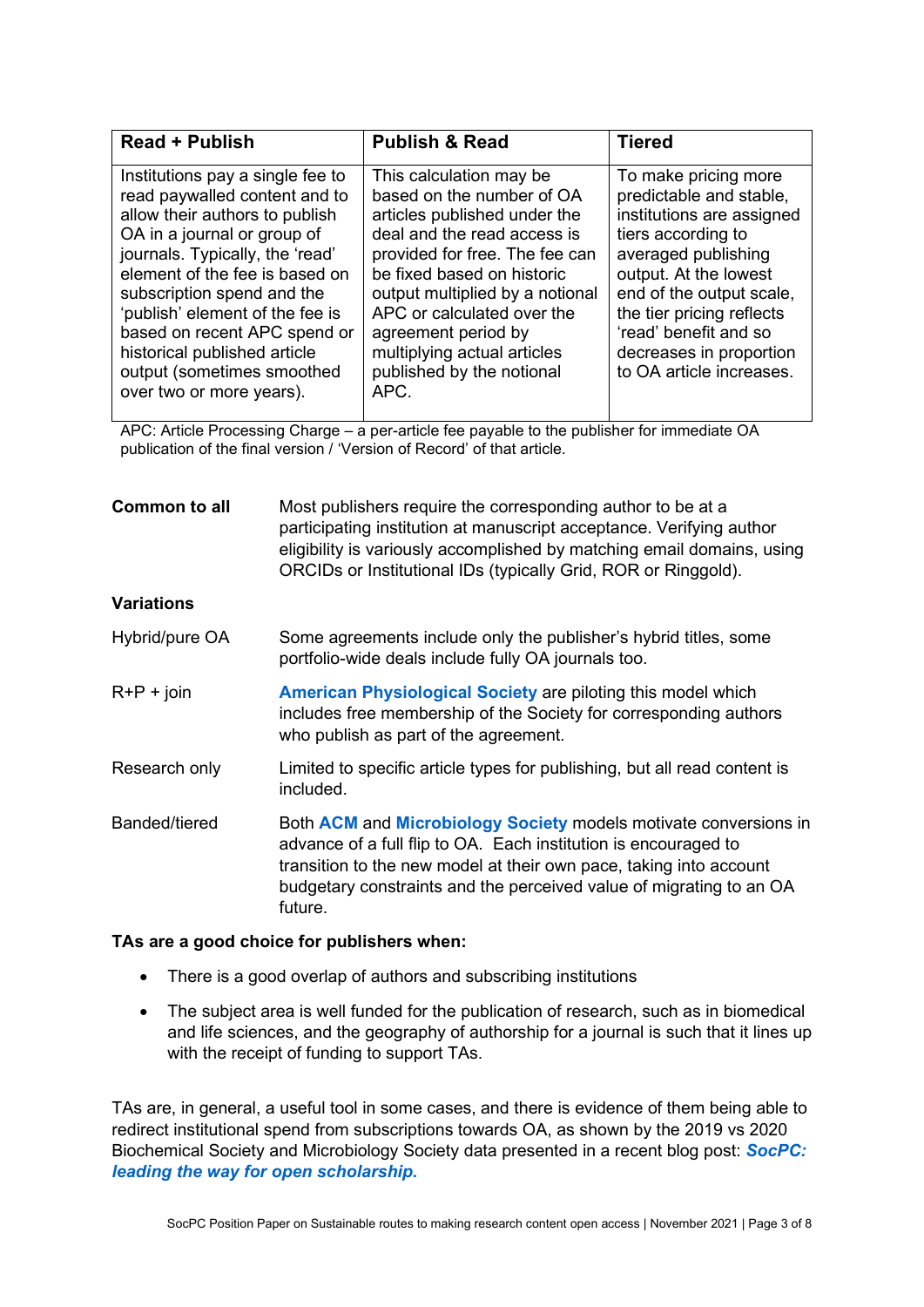However, the geography of authorship and whether published output increases or not has a large bearing on the success of deals. See Discussion Points for further exploration of the challenges presented by this model that question whether TAs are actually sustainable.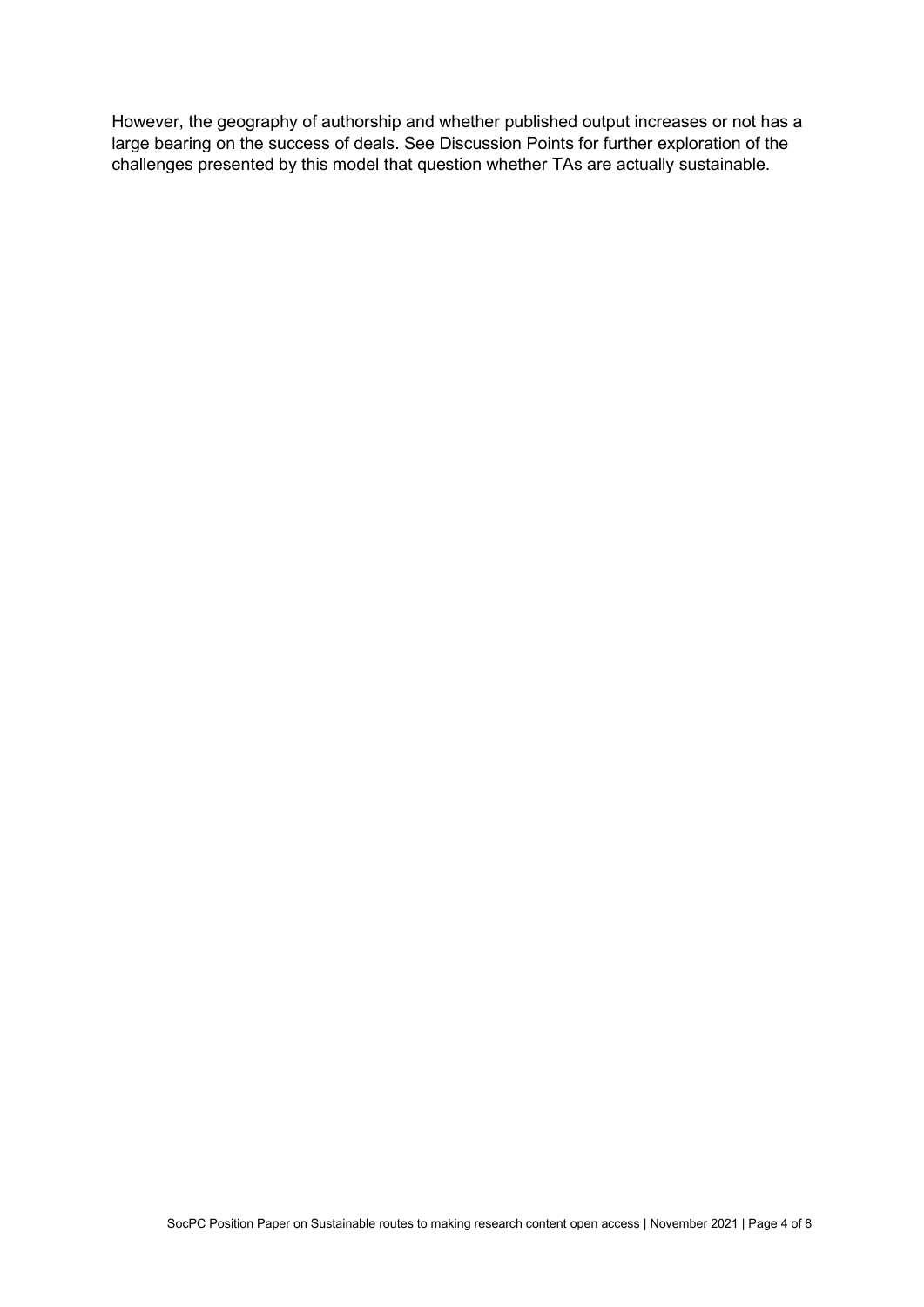### **Transformative Journal**

The '**[Transformative Journal'](https://www.coalition-s.org/transformative-journals-faq/)** (TJ) concept has been developed by Plan S with the stated aim of allowing publishers who may not be able to negotiate transformative agreements to offer authors a globally compliant route to publish their articles immediately OA with an APC. Some research funders will refuse to allow research that they have funded to be published in hybrids with payment of an APC, although a green route is compliant. Publishers can apply for Transformative Journal status for a hybrid journal if they publicly commit to increase the proportion of OA articles in that journal by at least 5% in absolute terms and 15% in relative terms and commit to a complete flip when they reach 75% OA. Alongside this, they commit to adjusting subscription prices in line with the increases in OA content so there is no double charging. TJ status allows publishers to charge an APC in these circumstances.

#### **TJs are a good choice for publishers when:**

- The publisher is not able to negotiate TAs but there is good take up of the hybrid-OA option where authors seek to publish their articles OA via payment of an APC
- An additional compliance route is sought alongside a TA to increase OA output, to give more choice to authors (who might otherwise not have any 'gold' route be forced to follow the 'green' route), and allow publishers to continue to charge APCs on articles published in hybrid journals.

### **Flipping all or part of content**

For some publishers, it already makes financial sense to change the business model to one that only monetizes OA on a per-article charge basis for some or all content. For some society publishers like the **[IET](https://ietresearch.onlinelibrary.wiley.com/)** and **[ASBMB](https://www.elsevier.com/connect/asbmb-to-partner-with-elsevier-to-publish-its-journals-open-access)** fully flipping their contents to CC-BY OA coincided with moving to a commercial partner to implement an OA business model. Ultimately flipping the content to OA is the option publishers with TAs or TJ status are aiming for as the end point of their transition. However, the business models that underpin transformation to OA (flipped) journals or content are not necessarily solely-APC driven and it will be interesting to see how models adapt and develop.

#### **Variations**

| Research only | <b>BMJ</b> and <b>American Society for Clinical Investigation</b> have both<br>flipped all their research content to OA while maintaining a<br>subscription on other content. This allows for the journal to be<br>compliant with funder policies and for authors to continue to use funds<br>to pay individual APCs. |
|---------------|-----------------------------------------------------------------------------------------------------------------------------------------------------------------------------------------------------------------------------------------------------------------------------------------------------------------------|
| Flip forward  | Flipping the business model to OA for future content, whilst<br>maintaining the paywall for archival content.                                                                                                                                                                                                         |

#### **Flipping to OA is a good choice for publishers when:**

- The % of OA content in a journal is already very high and the discipline is well funded, or, for those with the option of diamond OA, where sponsorship funds the publishing operation, and all outputs are OA
- There is significant page charge revenue that cannot be included in calculations for TAs
- Authors are accustomed to paying to publish their articles
- Author revenue (paying to publish) is significantly higher than subscription revenue.
- There is a high proportion of non-research content in the journal where a subscription on part of the journal content can be maintained.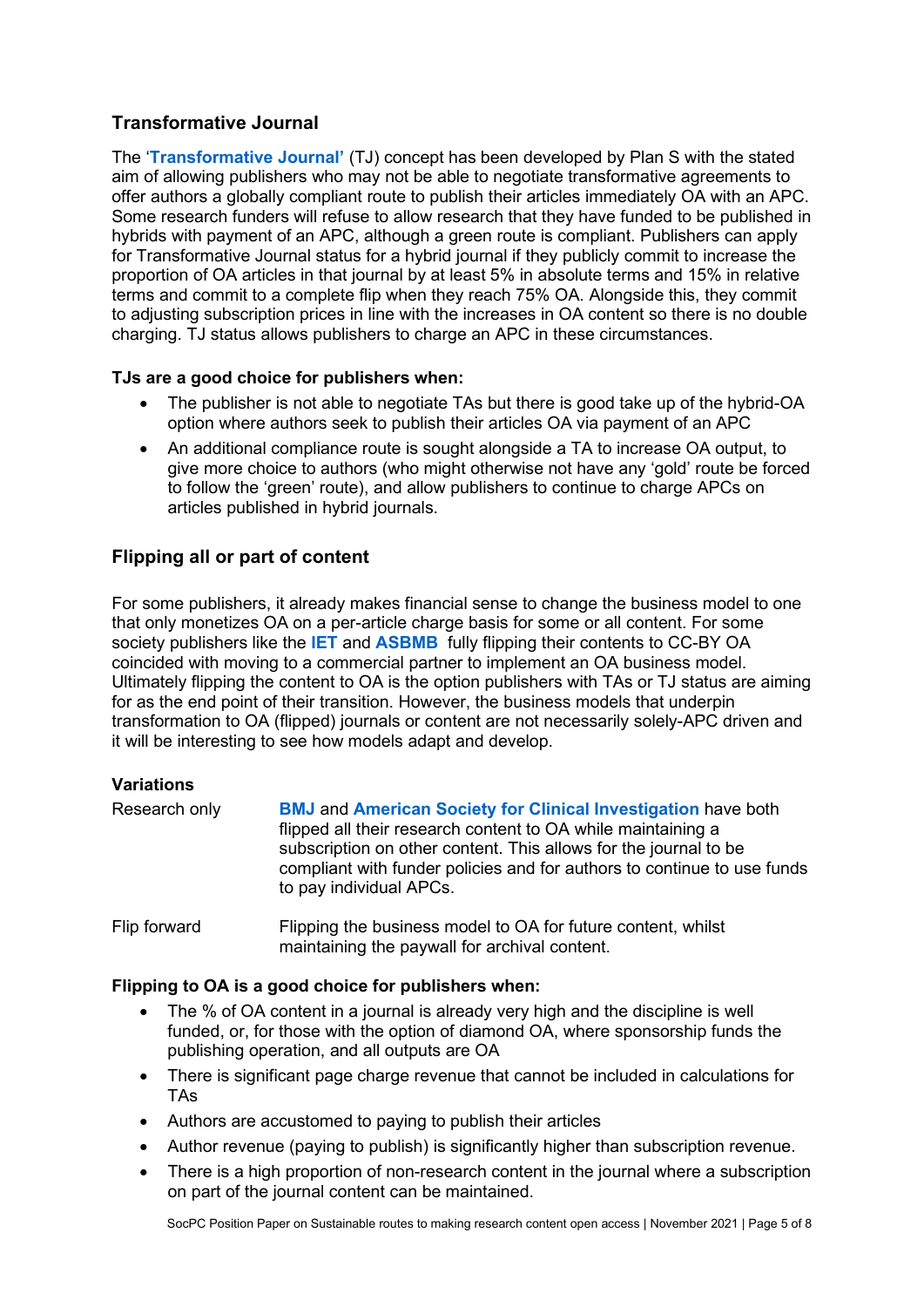# Subscribe to Open (S2O) model

Pioneered by Annual Reviews with its journal, *Annual Reviews of Public Health,* **[S2O](https://www.annualreviews.org/page/subscriptions/subscribe-to-open)** (which was adopted by **[EMS Press](https://ems.press/subscribe-to-open)** and **[IWA Publishing](https://www.iwapublishing.com/news/iwa-publishing-launches-pilot-flip-its-entire-journal-portfolio-open-access)** for 2021) converts subscription access journals to OA using existing library subscription income, with no fees for publishing.

Subscribers are offered the choice of either renewing their subscription as usual, or paying a discounted price to become a 'supporter' with the aim of helping the journal move to fully OA. The publisher internally sets a threshold of how many supporter payments it needs to reach, and if it reaches that threshold by a specified deadline, the content for the following subscription year is opened up globally and permanently and authors are not required to pay APCs. The offer is repeated annually, and targets need to be met annually in order to open up the content for each volume. If thresholds are not met, subscribers still benefit from the discount and have access via their subscription, but content will be pay walled for nonsubscribers.

#### **S20 is a good choice for publishers when:**

- Authors' research is typically unfunded
- Content is commissioned; is not original research, e.g., review or commentary; or is otherwise unlikely to attract APC funding from institutions or funding bodies
- For certain disciplines such as arts, humanities, social sciences (where author pays OA is more challenging due to the funding models and general lack of funding for publishing fees).

### Out of scope models

For completeness, we round up this position paper with a mention of models which are commonly used and may be Plan S compliant, but in the terms of this paper not deemed financially sustainable. They are not seen as a viable means for replacing the subscription income generated by journals that supports the continuance of the publishing organisations' activities.

The green route and also the Plan S Rights Retention Strategy mandate that a prior version, usually the author accepted manuscript (AAM) be deposited in an institutional and/or subject-based repository. Most publishers have allowed this for some time and many imposed an embargo period to protect subscription income. Plan S (including UKRI) recognises the green route as compliant, but additionally requires a CC-BY licence to be applied to the AAM and does not permit any embargo period on access. Plan S makes these requirements whether or not that contravenes the publishing terms of the selected journal.

As this is not a 'business model' nor independent from subscriptions on which it is reliant, it along with fully OA models such as PLoS's **[Community Action Publishing](https://plos.org/resources/community-action-publishing/)** and other pure Publish models, discount and membership deals are out of scope of this paper.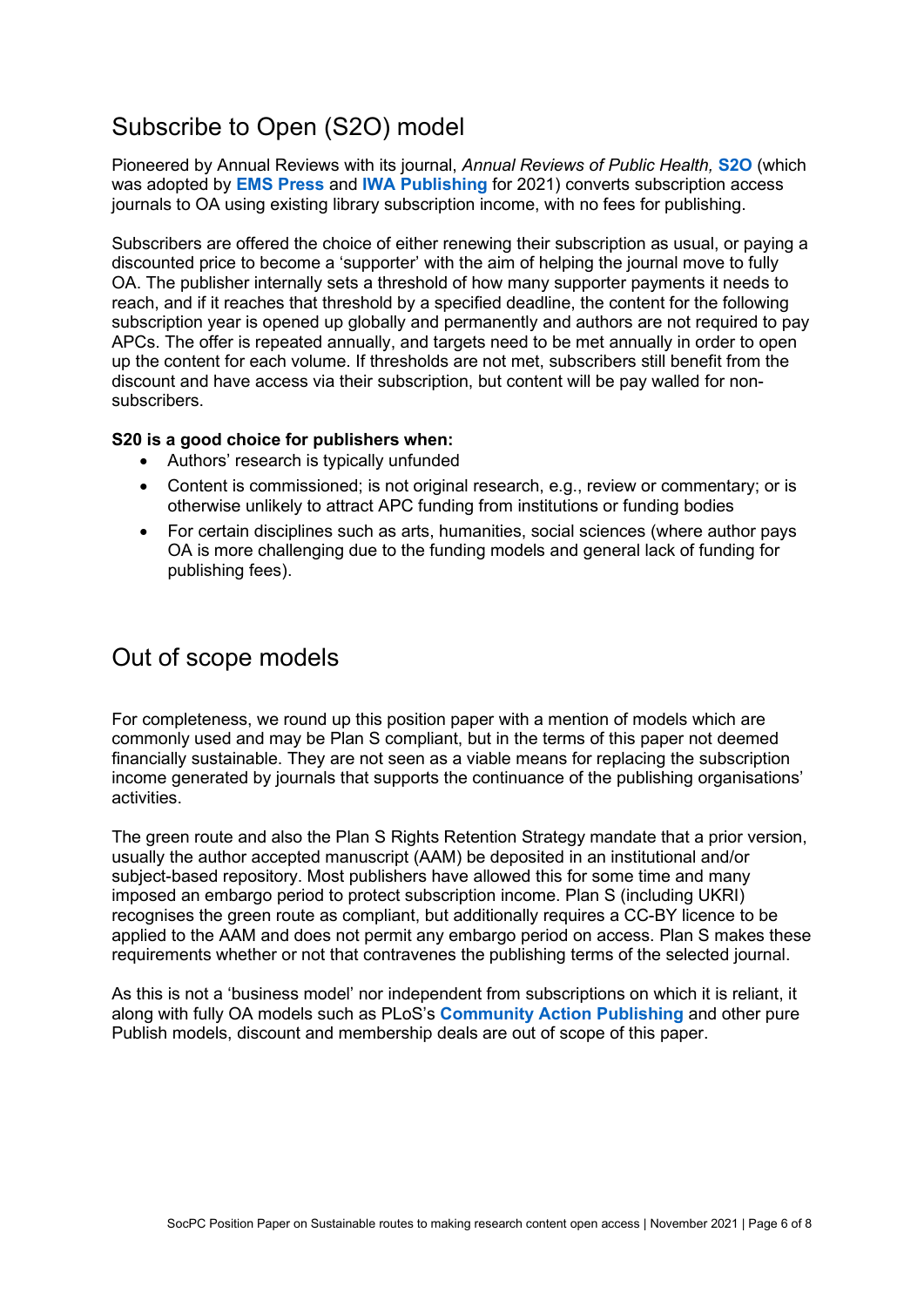## Discussion Points

The models described in this paper are viewed as sustainable, gradual transitions to open access, but their success is still in question. The experiences of particular disciplines, societies and journals differ greatly. Routes that are sustainable for one society are unworkable for another.

#### **When will we have a full transition?**

Because cOAlition S funders have set an end date for the transition to OA, they will not fund TAs after 1 January 2025. The question is whether we will see a full transition across all academic publishing by that date or whether the picture will be more mixed. Will authors need to check mandates and journal status and understand the various compliance routes of funders beyond the transition date?

The challenge for all publishers in meeting this deadline is therefore to calculate the risks of flipping their journals to OA and surviving the financial consequences of removing their main source of income. They could remain hybrid but would then run the risk of losing papers to journals which publish articles immediately OA and are therefore clearly funder compliant. Some publishers in some disciplines might cut off gold (APC) funded OA altogether and instead allow a green route to remain funder compliant and continue to serve their author communities funded fully by subscriptions. Mixed model packages (R+P, PAR) may prevail beyond the Plan S deadline.

#### **Truly sustainable? Challenges for partner published societies**

About 70% of SocPC members publish with a commercial or not-for-profit partner. Those members often have little choice about the model of open access transition. They may also be caught up in a transition that does not work on a journal or society level, even if it works at scale at a publisher level. Similarly, they may be involved in a model of transition that is not aligned to their disciplinary mission. Below we explore a few of the challenges being faced by our partner-published societies.

At the moment, partner-published society challenges seem to be most acute around TAs. At their core, TAs are organised on the principle that the unit of purchase is the article, meaning that volume is connected to financial success. As a result, this model can mean driving up the number of publications in order to maintain income. Some partner-published societies are seeing pressure to accept more papers or change the bar of acceptance. The emphasis on OA publishing in these instances is pushing both societies and publishers in the direction of a numbers game that simply drives more submissions and more published articles, potentially sacrificing quality. For partnered-published societies, income distribution from TAs is reliant on published output. For self-published societies, published output is the basis for being able to renew a TA with an institution/consortium.

TAs also do not work for institutions with scholars in regions that are not funded to support such deals or that do not prioritize OA publishing. There are, therefore, issues with making TAs work in unfunded disciplines and regions. At a journal level, there may be a strong divide between authors in territories negotiating TAs and those that are maintaining a subscription model. In some cases, this imbalance results in a financially unsustainable model. Some societies are experiencing reduced interest from commercial partners, estimations of significantly reduced income or deprioritizing their commitment and service to journals in their efforts to make TAs work.

For journals within certain disciplines, internationalizing the author base (a pressure created by balancing subscription territories with territories covered by TAs) is a challenge because there are differing traditions of research culture, expression and language for authors and